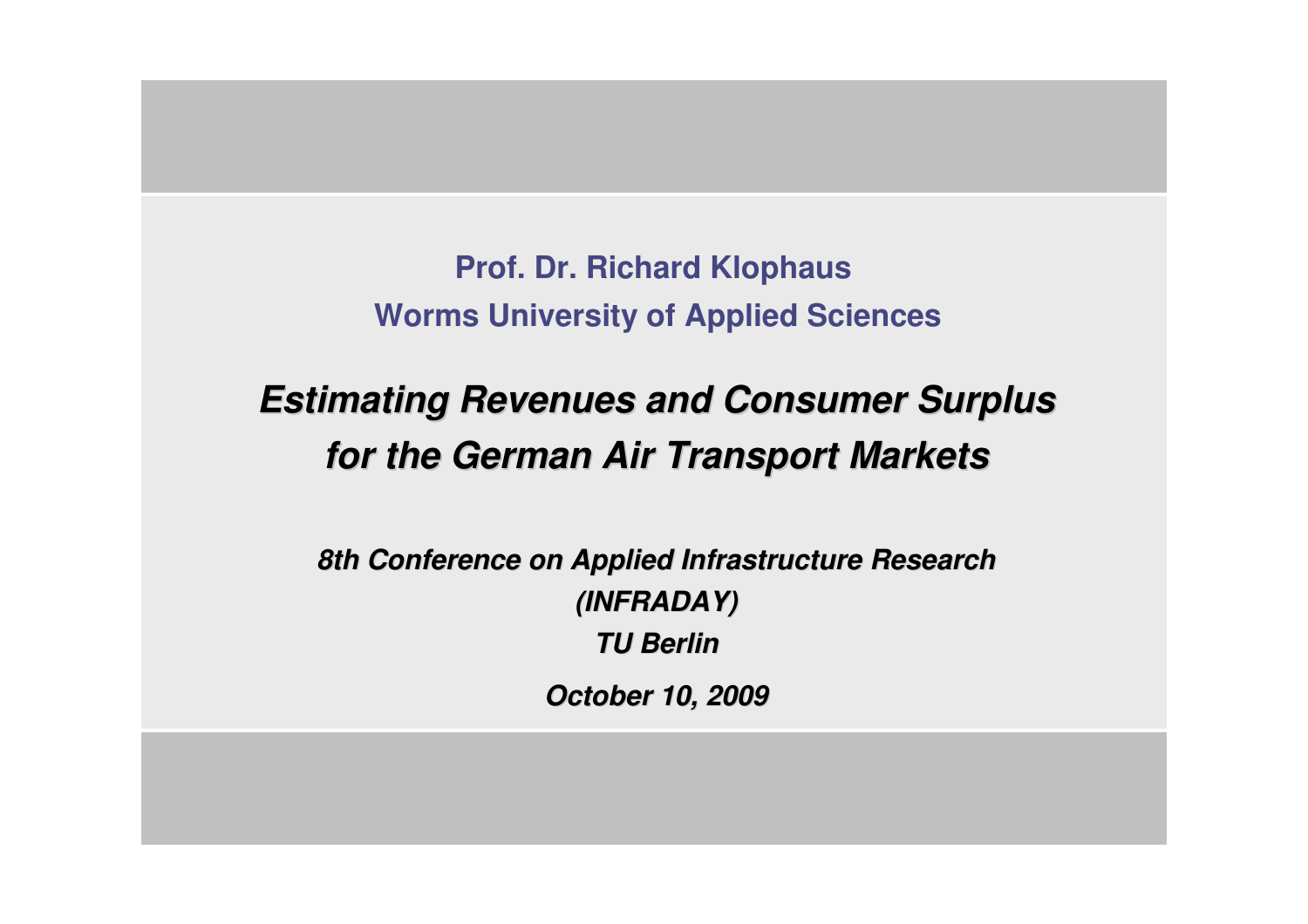# **Key issue**

**How to measure the impact of air transport on economic welfare beyond direct, indirect and induced impacts?**

#### **Relevant for:**

- $\rightarrow$ **(Further) liberalisation of air transport**
- $\rightarrow$ **Investment in infrastructure (airports etc)**
- $\rightarrow$ **Airport regulation (eg night curfews)**
- $\rightarrow$  **Policy decisions to raise the cost of air transport (eg increase of airport charges, inclusion in emissions trading schemes)**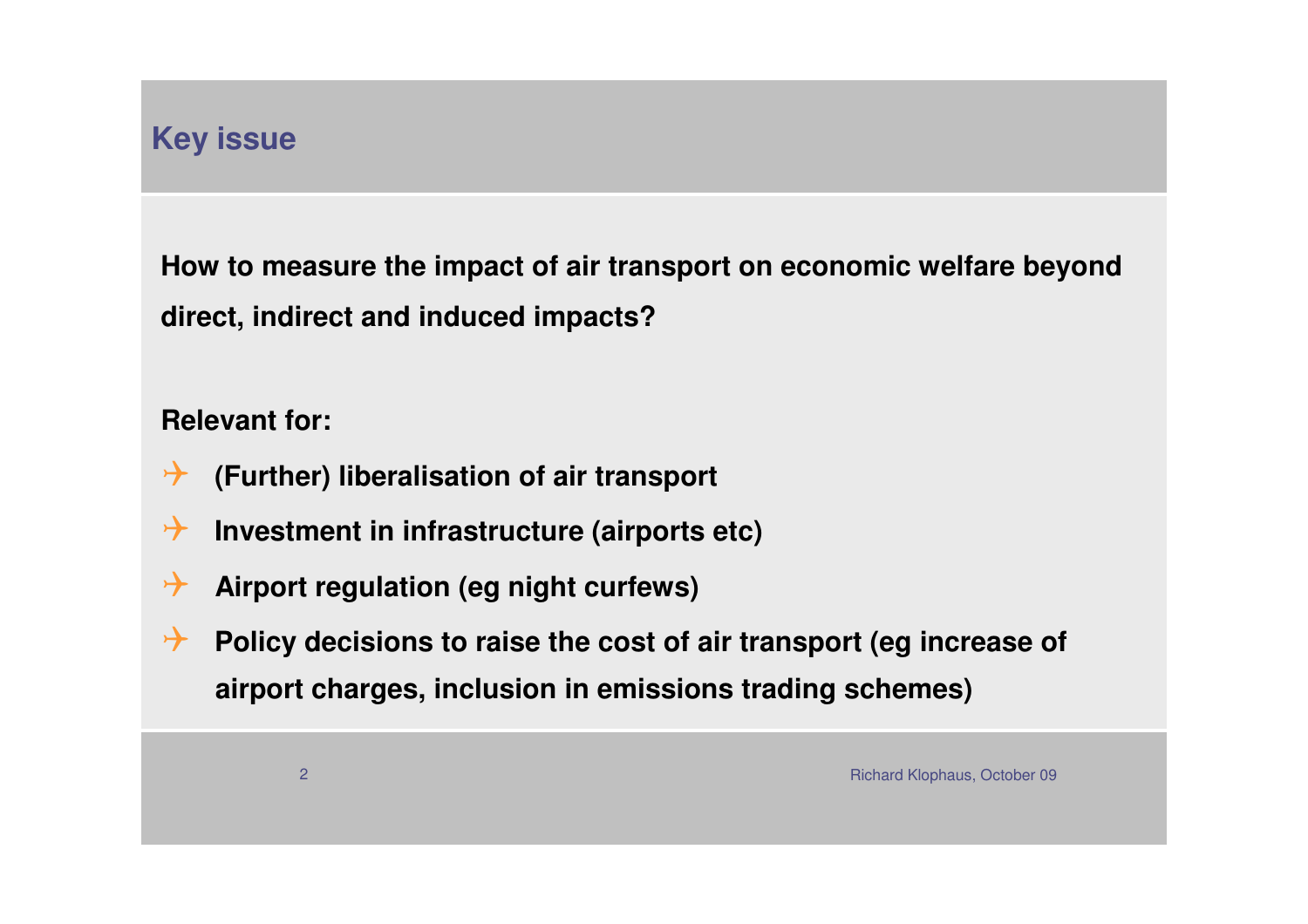### **Literature**

#### **Economic impact of air transport**

- ACI Europe (2004), The Social and Economic Impact of Airports in Europe
- → MPD Group (2005), Assessing the Economic Costs of Night Flight Restrictions
- → Oxford Economic Forecasting (2005), The Economic Catalytic Effects of Air Transport in Europe

#### **Air transport demand elasticities**

- → Gillen / Morrison / Stewart (2003)
- → InterVISTAS Consulting (2007)
- → Ernst & Young (2007)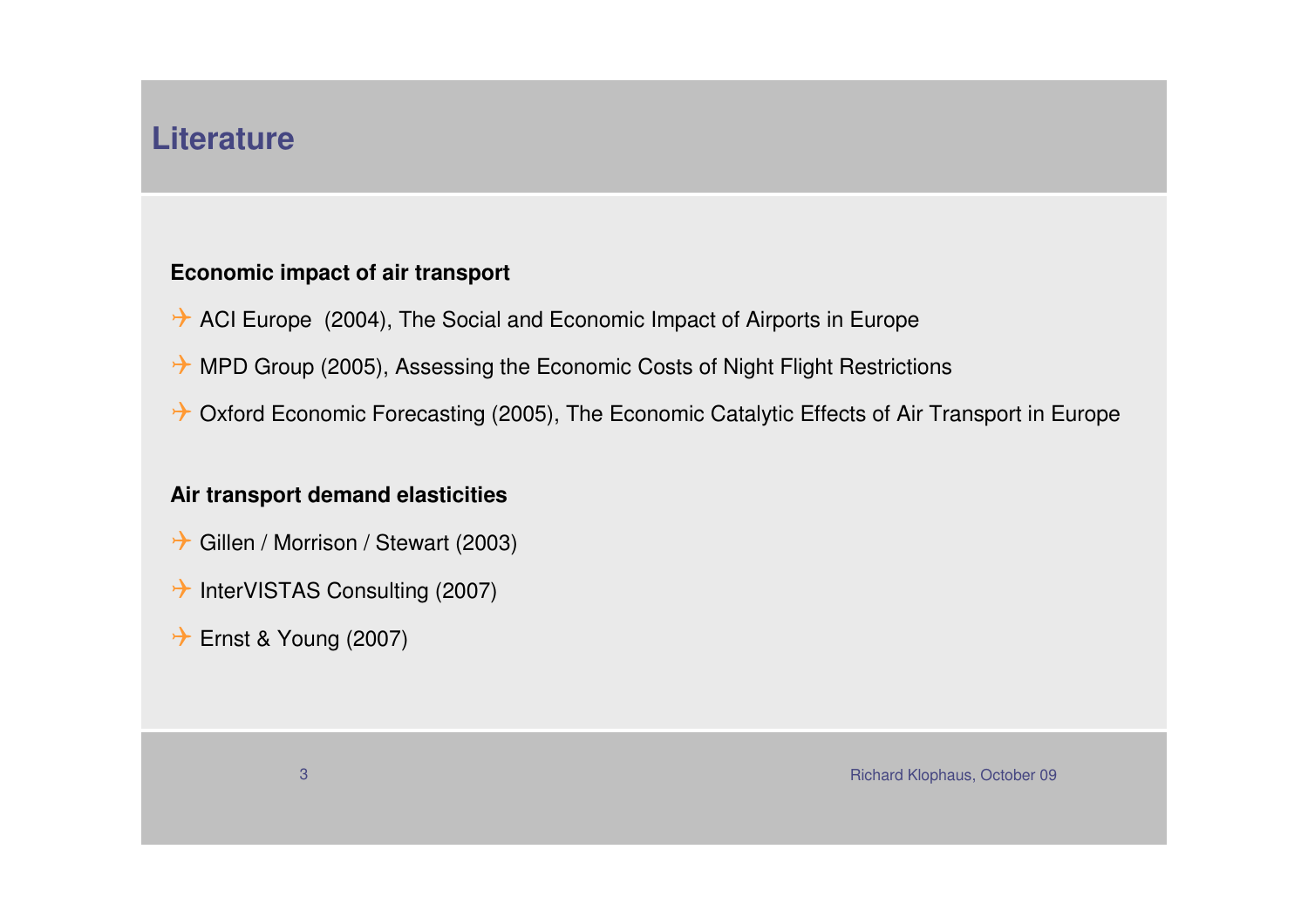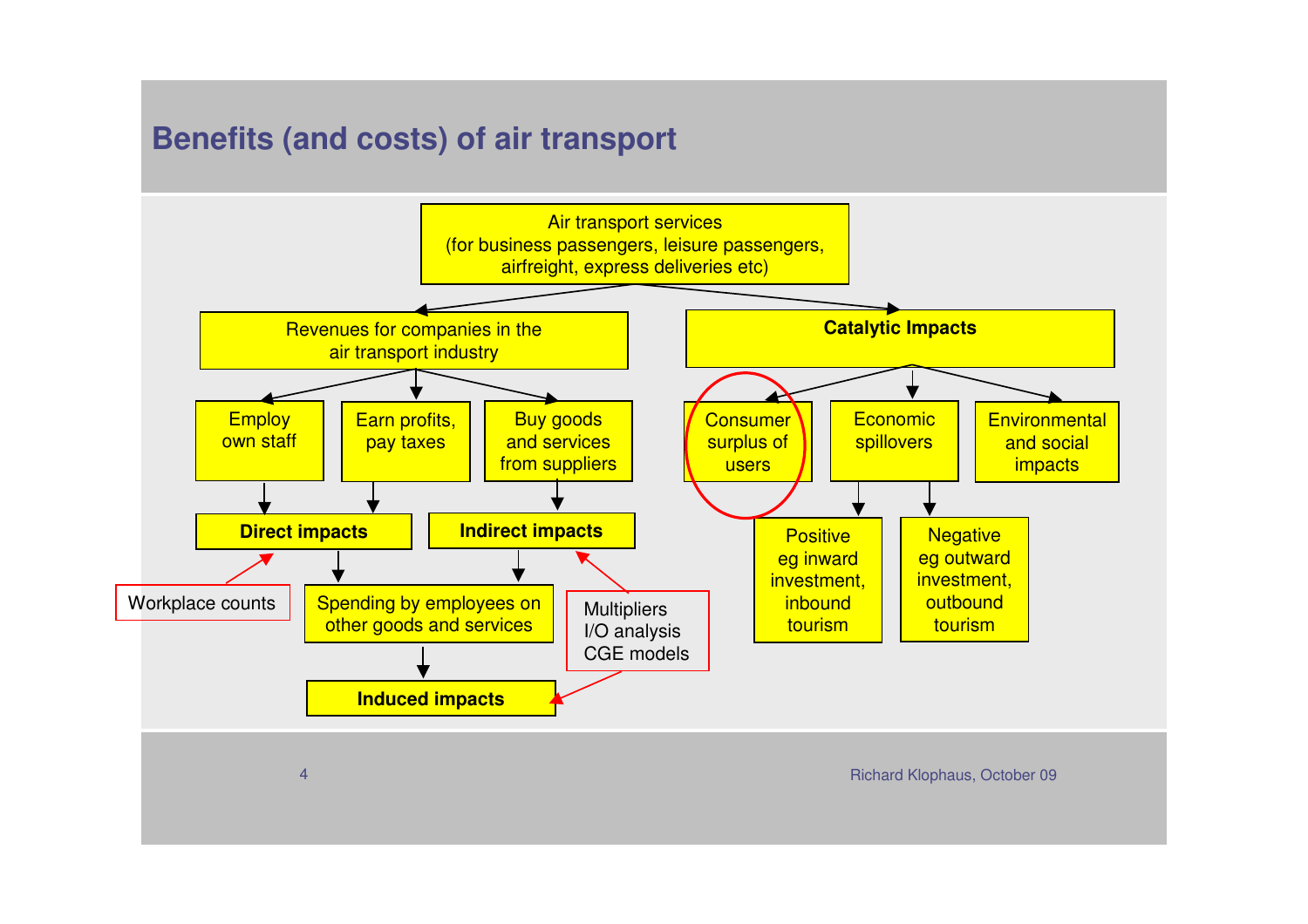### **Consumer surplus**

- <sup>1</sup> Consumer surplus as the difference between **the user's willingness to pay and the actual air fare and cargo rate respectively**
- **In theory, consumer surplus is a convincing**<br>**In an above measure of welfare** however a **montary measure of welfare, however, a practical method for implementation is needed**
- $\boldsymbol{\rightarrow}$  **Requires specification of** 
	- **E** curvature of demand function,
	- **average (own) price elasticity,**
	- **average price and sales volume of air transport market under consideration**

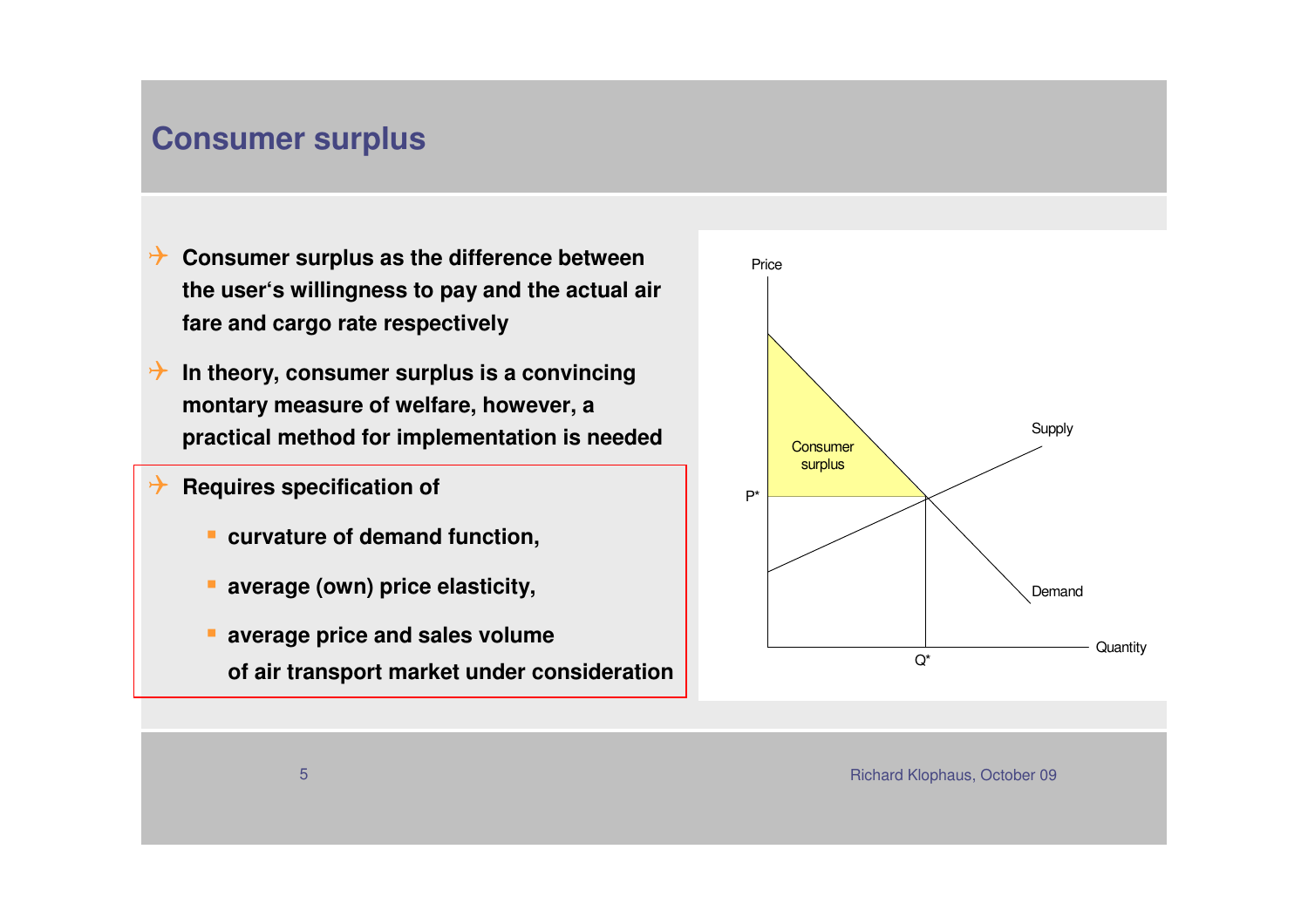### **Two illustrative air transport markets**

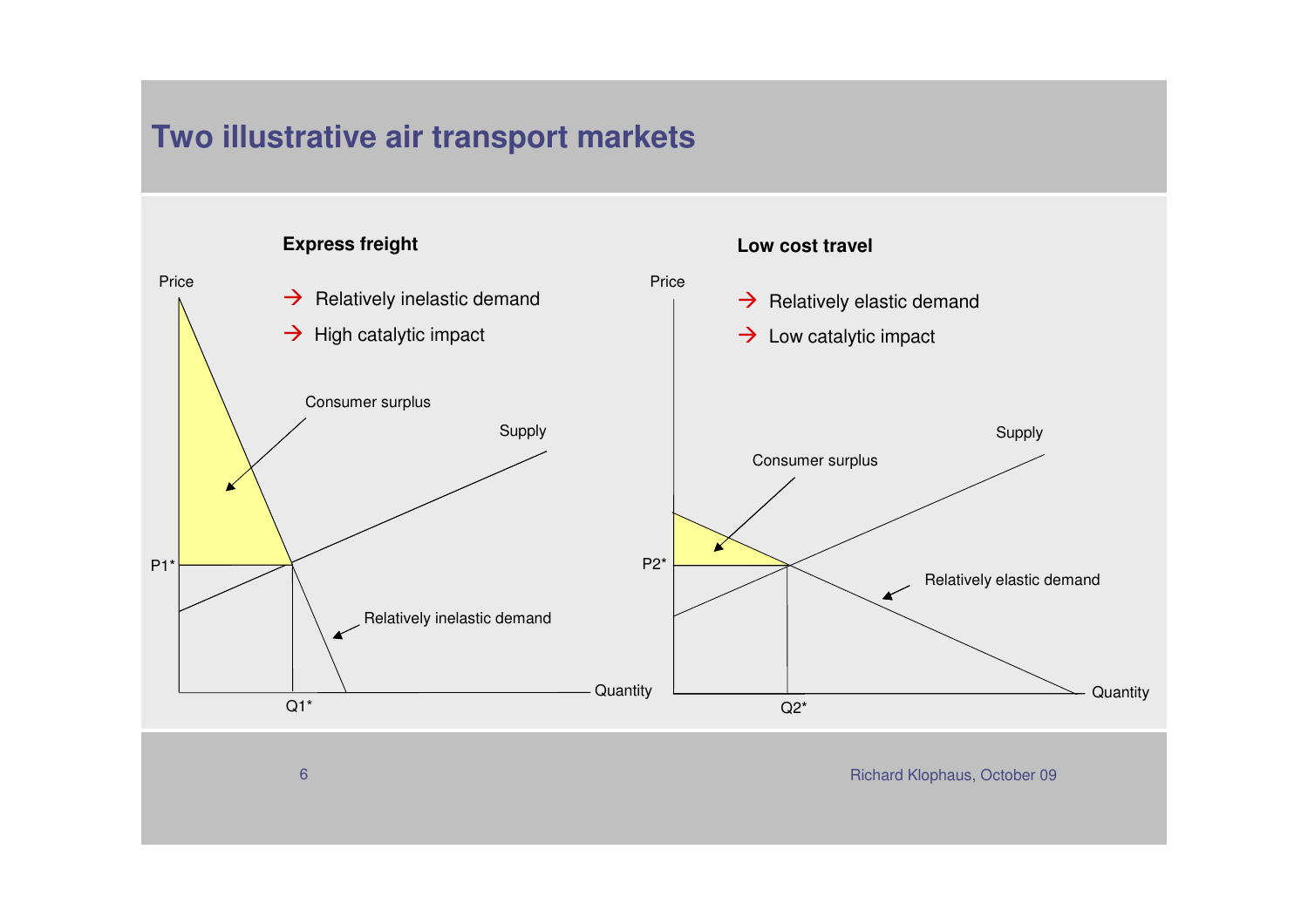### **Curvature of demand function**

Only data on average (constant) price elasticities for different air transport markets is available

Demand curve with contant elasticity is non-linear, elasticity of linear curve changes from 0 to -infinity



Richard Klophaus, October <sup>09</sup>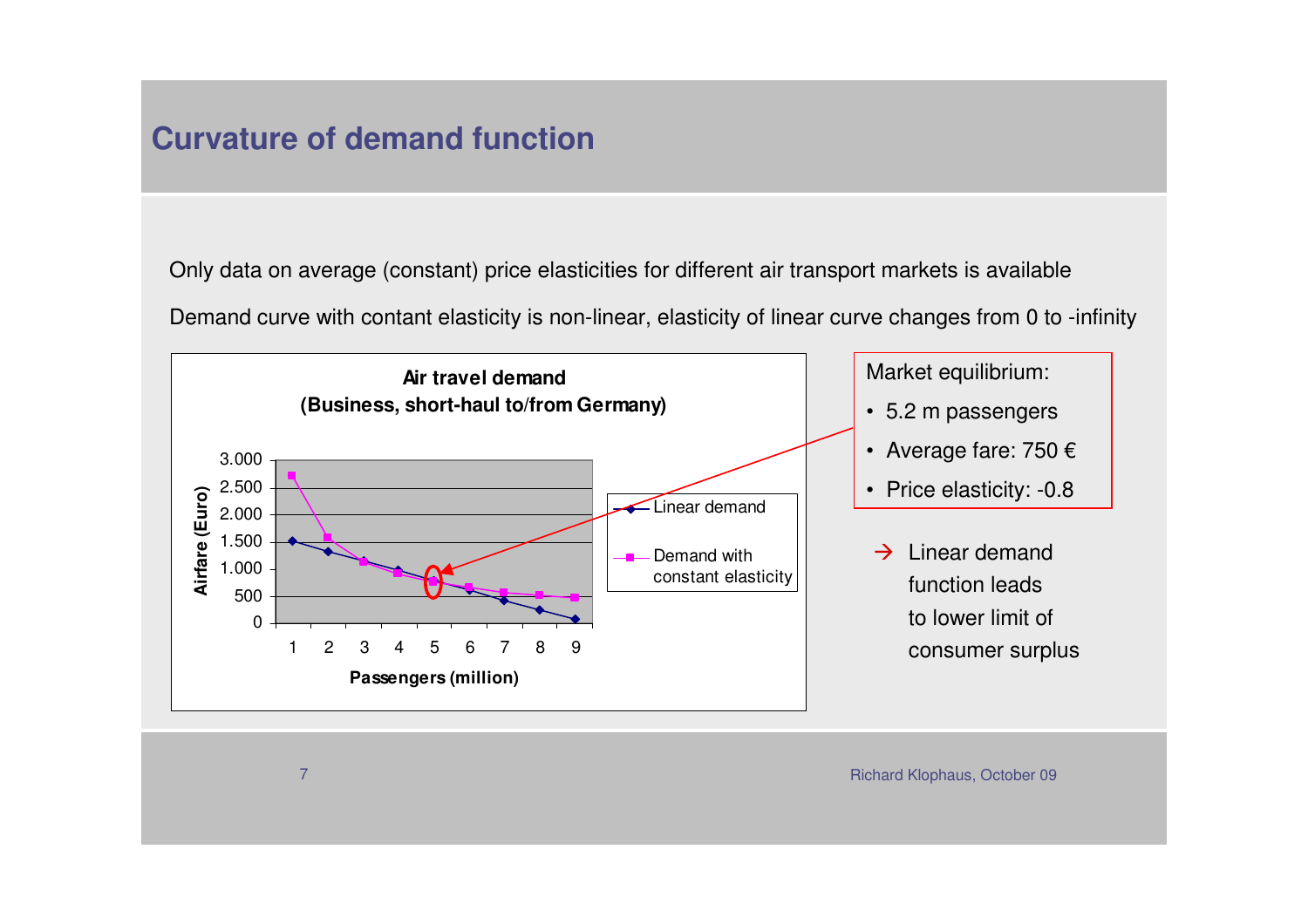# **Specification of price elasticity estimates**

- $\rightarrow$ Average own-price elasticities
- $\rightarrow$  Varying elasticities for different air transport markets according to degree of necessity and distance
- $\rightarrow$  National level elasticities, no consideration of differences between outgoing and incoming air transport
- $\rightarrow$ Only long-term elasticities
- $\rightarrow$ Elasticity values taken from Ernst & Young 2007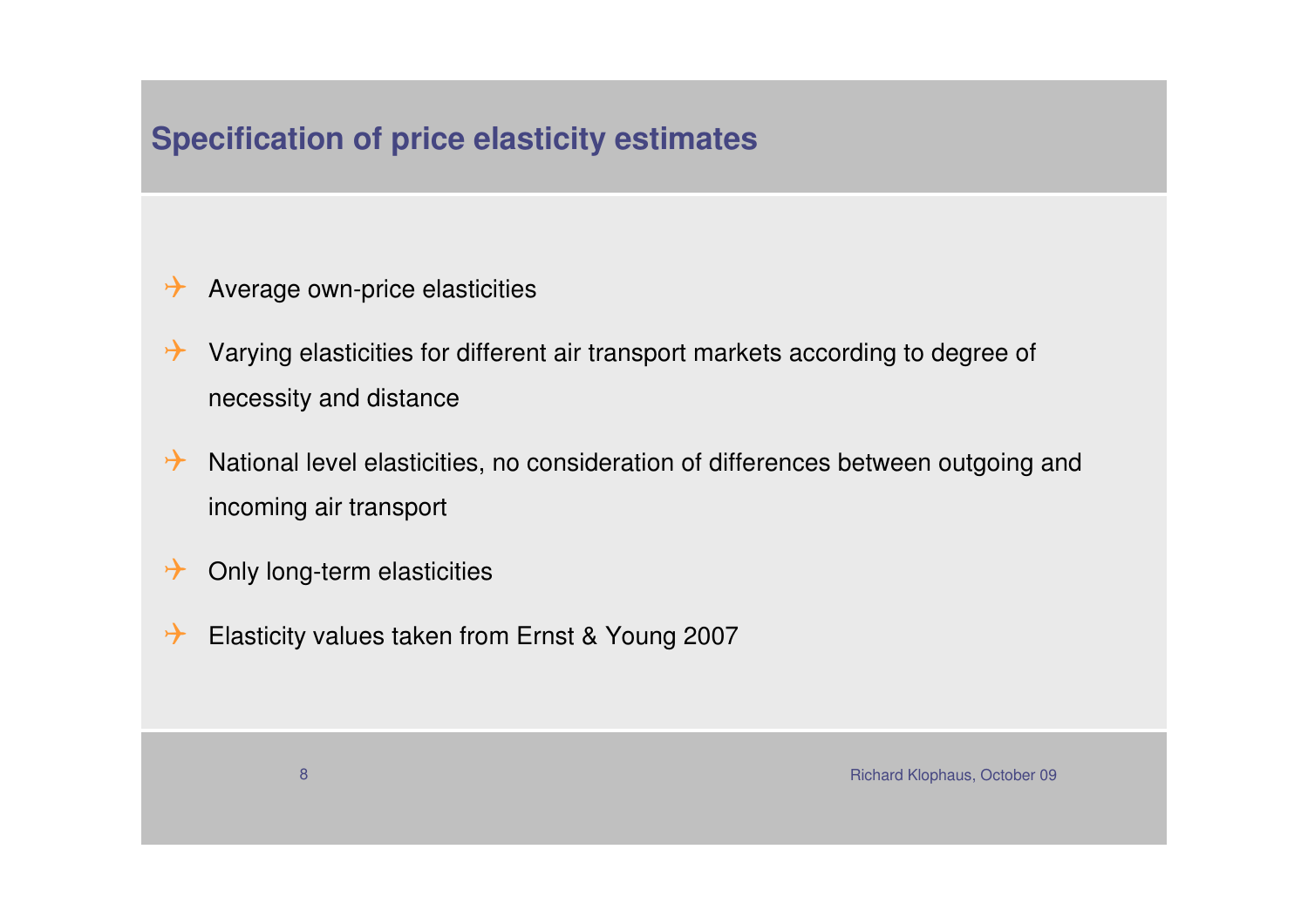# **Specification of quantities and prices**

- $\rightarrow$  Passenger round-trips (RT) possibly containing several legs. Source: Annual report of DLR German Aerospace Center (2009)
- $\rightarrow$  Freight tonnage one-way (OW) to / from Germany. Source: Statistics provided by German Airports Association (ADV 2009)
- $\rightarrow$  Shares of market segments:
	- **Business / Leisure. Interviews with German airlines**
	- Express freight / General cargo. Based on data provided by German airports
- $\rightarrow$ Average airfares. Source: Interviews with German airlines
- $\rightarrow$ Average freight rates: Interviews with German airlines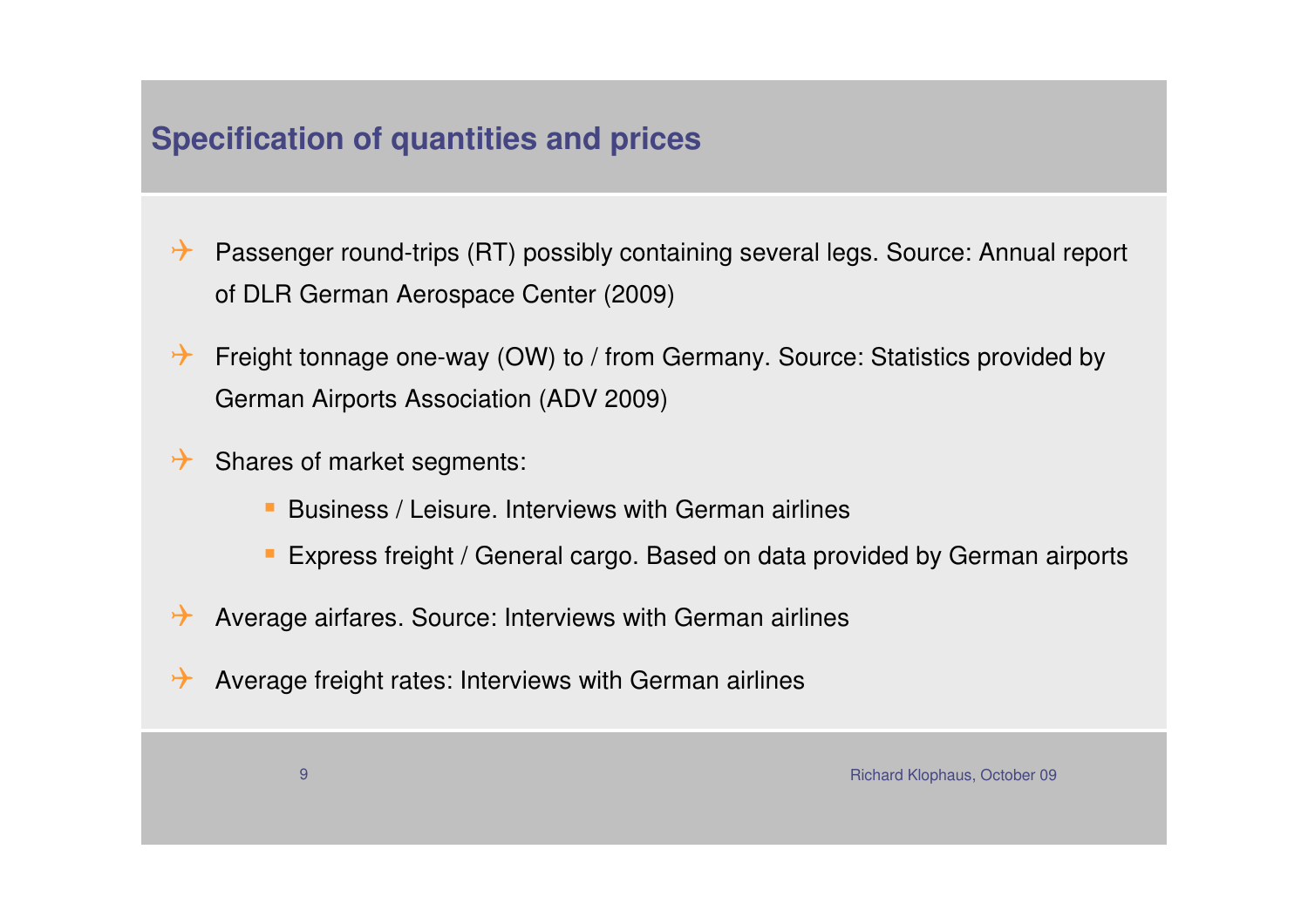# **Inverse demand functions for air travel to and from Germany 2008**

|                                 | <b>Quantity</b>    | <b>Price (Euro)</b>                | <b>Own-price</b><br>elasticity | <b>Inverse demand function</b>  |
|---------------------------------|--------------------|------------------------------------|--------------------------------|---------------------------------|
| 12.1 m<br>Long-haul trips       |                    | $\varnothing$ airfare<br>(RT)      |                                |                                 |
| <b>Business</b><br>20%          | 2.4 <sub>m</sub>   | $4,000 \in$                        | $-0.8$                         | $p = 9,000 - 0.0020833 \cdot x$ |
| Leisure<br>80%                  | 9.7 <sub>m</sub>   | 750€                               | $-1.0$                         | $p = 1,500 - 0.0000773 \cdot x$ |
| $3.7 \text{ m}$ t<br>Airfreight |                    | $\varnothing$ freight rate<br>(OW) |                                |                                 |
| <b>Standard</b><br>67.3%        | $2.49$ m t         | $1,800 \text{€ } / \text{t}$       | $-1.6$                         | $p = 2,925 - 0.0004518 \cdot x$ |
| <b>Express</b><br>32.7%         | $1.21 \text{ m t}$ | $2,900 \t f t$                     | $-0.8$                         | $p = 6,525 - 0.0029959 \cdot x$ |

Richard Klophaus, October <sup>09</sup>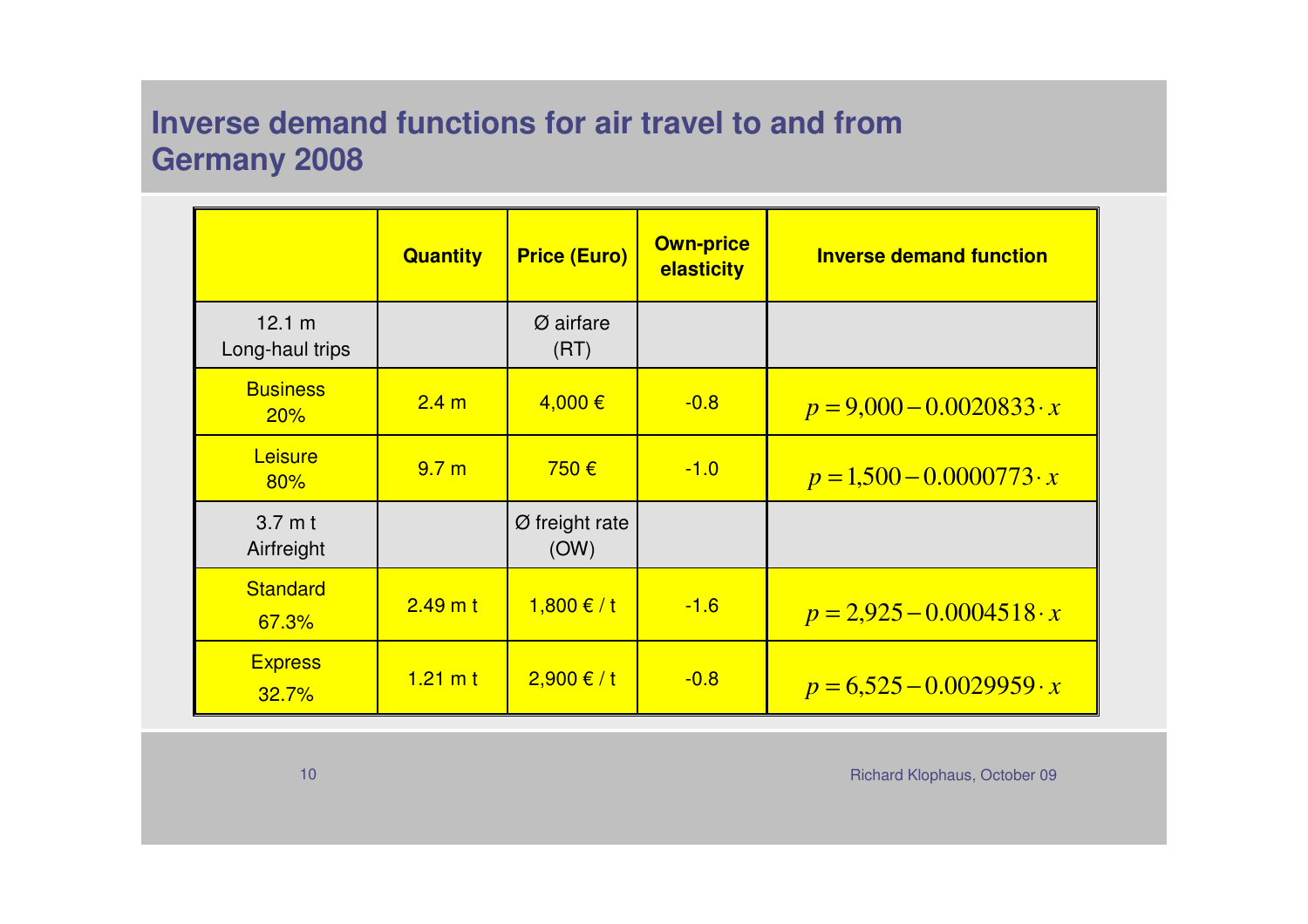# **Consumer surplus for users of air transportation services to and from Germany 2008**

|                 | <b>Revenues</b>                | <b>Consumer surplus</b>        |  |  |  |
|-----------------|--------------------------------|--------------------------------|--|--|--|
| Long-haul trips |                                |                                |  |  |  |
| <b>Business</b> | $\epsilon$ 9.6 B               | 6.0 B                          |  |  |  |
| Leisure         | $\in$ 7.3 B                    | $\textbf{\textsterling}$ 3.6 B |  |  |  |
| Airfreight      |                                |                                |  |  |  |
| Standard        | $\in$ 4.5 B                    | $\epsilon$ 1.4 B               |  |  |  |
| <b>Express</b>  | $\textbf{\textsterling}$ 3.5 B | $\textbf{\textsterling} 2.2 B$ |  |  |  |

Richard Klophaus, October <sup>09</sup>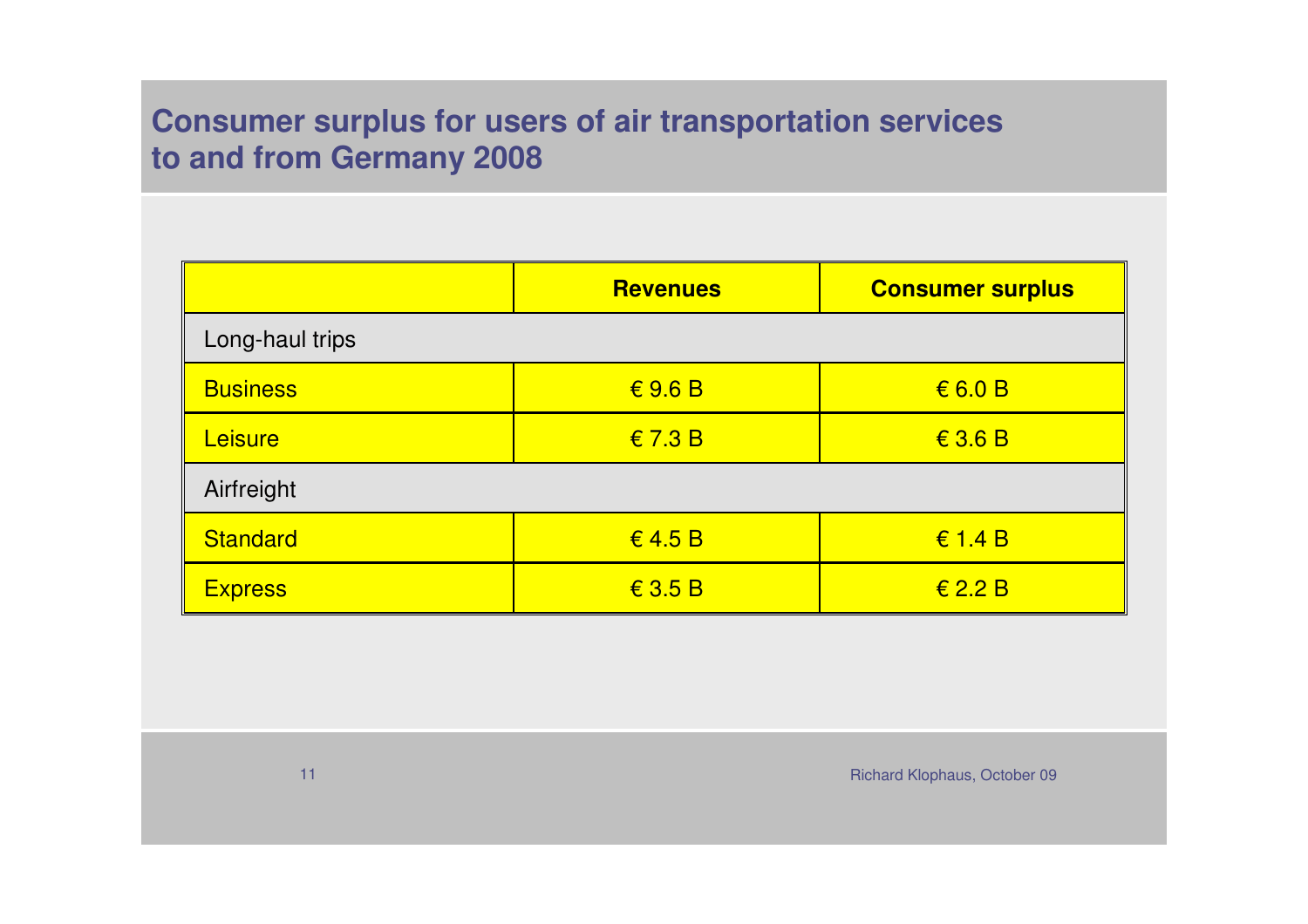## **Conclusions**

- $\rightarrow$  The wider economic impacts of aviation – also called catalytic impacts – may exceed the direct, indirect and induced impacts
- $\rightarrow$ Measuring these wider economic impacts is difficult
- $\rightarrow$  Paper proposes the use of average price elasticities of air transport demand to estimate consumer surplus  $\rightarrow$  Knowledge of price elasticities is essential
- $\rightarrow$  Suggested approach also requires the specification of average price and sales volume in the air transport market under consideration
- $\rightarrow$  Use of linear demand functions results in lower limit of catalytic impact  $\rightarrow$  Other types of demand functions more adequate?